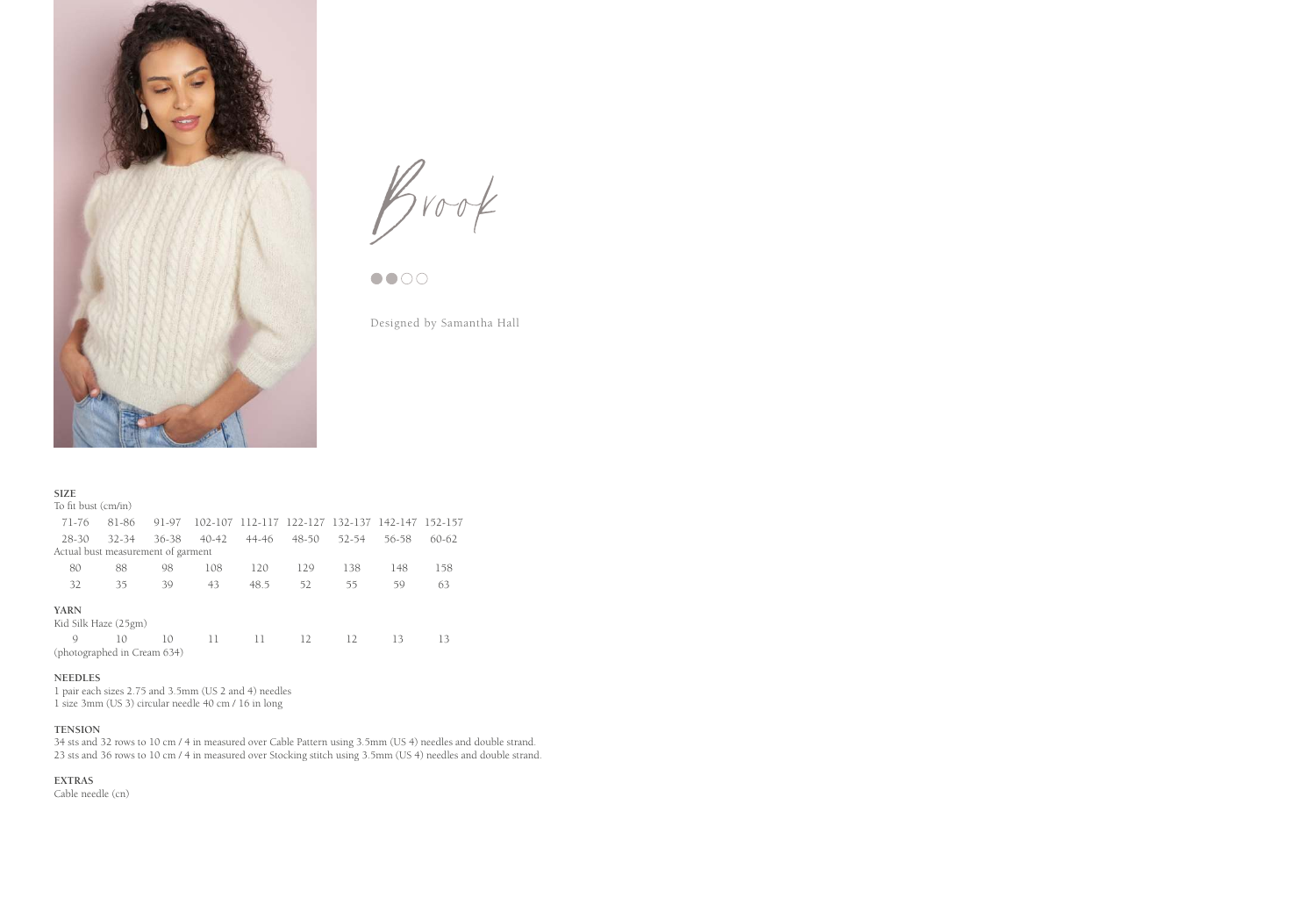

 $B$ ubble

Designed by Katharina Von Blumenthal

| <b>SIZE</b>                        |           |       |       |                                                 |       |       |       |         |
|------------------------------------|-----------|-------|-------|-------------------------------------------------|-------|-------|-------|---------|
| To fit bust (cm/in)                |           |       |       |                                                 |       |       |       |         |
| 71-76                              | 81-86     | 91-97 |       | 102-107 112-117 122-127 132-137 142-147 152-157 |       |       |       |         |
| $28 - 30$                          | $32 - 34$ | 36-38 | 40-42 | 44-46                                           | 48-50 | 52-54 | 56-58 | $60-62$ |
| Actual bust measurement of garment |           |       |       |                                                 |       |       |       |         |
| 100                                | 110       | 122   | 130   | 142                                             | 152   | 165   | 174   | 186     |
| 40                                 | 43        | 49    | 51    | 56                                              | 60    | 65    | 69    | 73      |
| <b>YARN</b>                        |           |       |       |                                                 |       |       |       |         |
| Kid Silk Haze (25gm)               |           |       |       |                                                 |       |       |       |         |
| $\mathcal{Q}$                      | Q         | 10    | 10    | 11                                              | 11    | 12    | 12    | 13      |
| (photographed in Grace 580)        |           |       |       |                                                 |       |       |       |         |

### **NEEDLES**

5.5mm (US 9) circular needle at least 80 cm / 32 in long 6.5mm (US 10.5) circular needle at least 80 cm / 32 in long 6mm (US 10) circular needle at least 60cm / 24 in long Set of 6.5mm (US 10.5) double pointed needles 1 crochet hook for making bobbles

## **TENSION**

13 sts and 16 rows to 10 cm / 4 in measured over Bobble Patt using 6.5mm (US 10.5) needles yarn held triple stranded.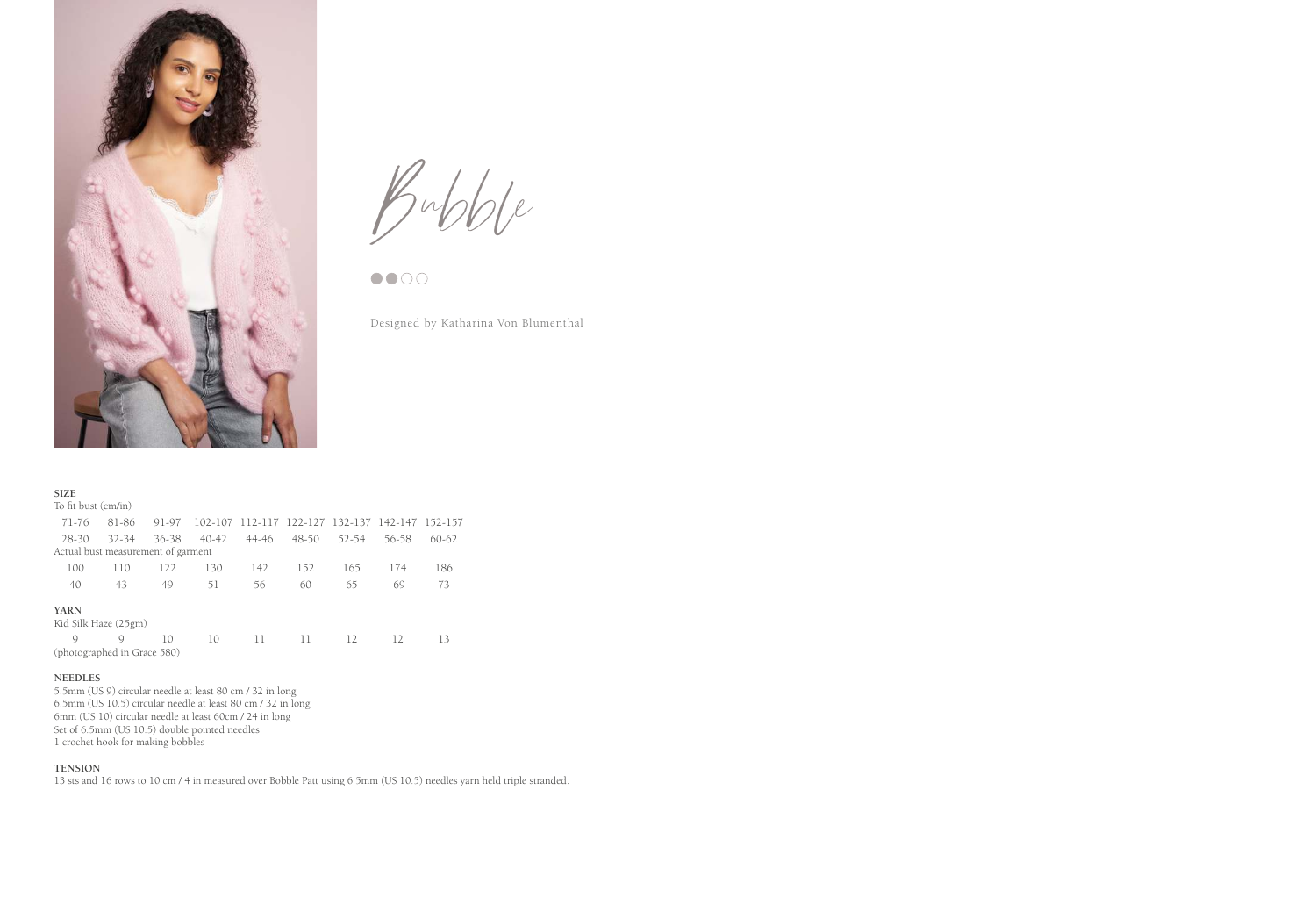

Cloudy

Designed by Tiam Safari

## **SIZE**

| To fit bust (cm/in)                |       |           |           |                                                 |           |       |       |           |
|------------------------------------|-------|-----------|-----------|-------------------------------------------------|-----------|-------|-------|-----------|
| 71-76                              | 81-86 | 91-97     |           | 102-107 112-117 122-127 132-137 142-147 152-157 |           |       |       |           |
| $28 - 30$                          | 32-34 | $36 - 38$ | $40 - 42$ | 44-46                                           | $48 - 50$ | 52-54 | 56-58 | $60 - 62$ |
| Actual bust measurement of garment |       |           |           |                                                 |           |       |       |           |
| 86                                 | 94    | 104       | 114       | 124                                             | 136       | 146   | 159   | 169       |
| 34                                 | 37    | 41        | 45        | 49                                              | 53.5      | 57.5  | 62    | 66        |
| <b>YARN</b>                        |       |           |           |                                                 |           |       |       |           |
| Kid Silk Haze (25gm)               |       |           |           |                                                 |           |       |       |           |
| 6                                  |       | 8         | 8         | Q                                               | 10        | 11    | 13    | 14        |
| (photographed in Steel 664)        |       |           |           |                                                 |           |       |       |           |

#### **NEEDLES**

2 size 5.5mm (US 9) circular needles 100 and 120 cm / 40 and 47 in long 1 set (5) size 5.5mm (US 9) dpn's (double-pointed needles)

# **TENSION**

14 sts and 20 rounds to 10 cm / 4 in measured over Stocking stitch using 5.5mm (US 9) needles and double strand.

# **EXTRAS**

Stitch markers Stitch holders